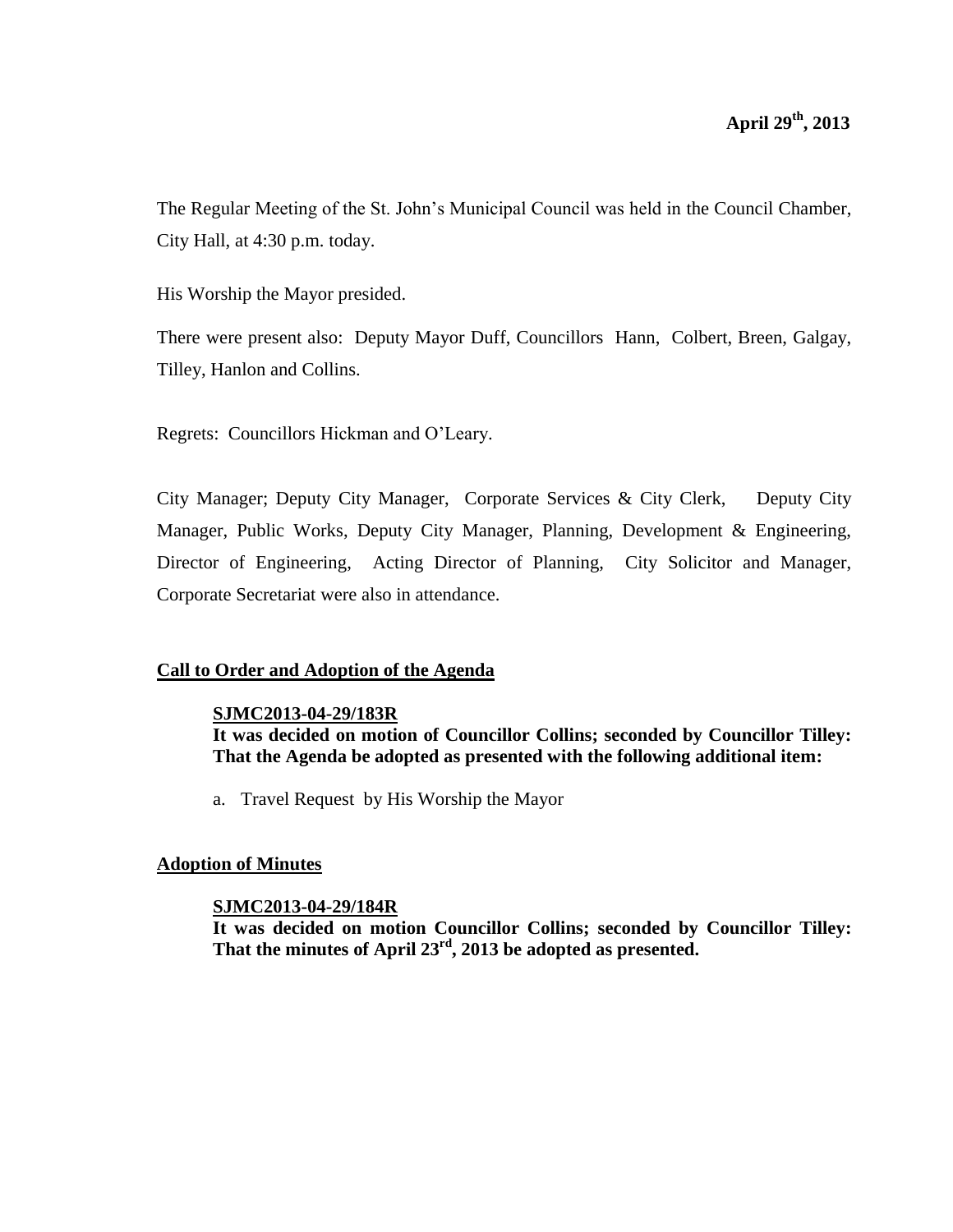### **Notices Published**

**1. A Discretionary Use Application** has been submitted by The Society of St. Vincent De Paul to construct a six (6) unit Multiple Dwelling at **Civic No. 71 Guy Street**. Each unit will provide single person occupancy with on-site parking provided for the six units. The Society of St. Vincent De Paul is developing these units to provide affordable housing for their clients in an effort to assist them with independent living. All units are being constructed to universal design accessibility requirements**. (Ward 4)**

### **SJMC2013-04-29/185R**

**It was moved by Councillor Hanlon; seconded by Councillor Galgay: That the application be approved subject to all applicable City requirements.**

### **The motion being put was unanimously carried.**

**2. A Discretionary Use Application** has been submitted by Newfoundland and Labrador Housing to demolish the existing dwelling located at **Civic No. 1 Prospero Place** to construct a Multiple Dwelling. The dwelling will contain four units; each unit will contain one bedroom with on-site parking provided for the four units. All units are to incorporate features of universal design where feasible and practical. **(Ward 4)**

**Two (2) Submissions**

### **SJMC2013-04-29/186R**

**It was moved by Councillor Hanlon; seconded by Councillor Hann: That the application be approved subject to all applicable City requirements.**

### **The motion being put was unanimously carried.**

### **Other Matters**

Councillor Hann updated Council on progress being made to date with respect to the establishment of a community market. Councillor Hann advised that a number of meetings have been held with representatives of the St. John's Farmers' Market Co-op and discussions with funding partners are ongoing. He noted that Terms of Reference have been prepared and proposals have been submitted to partners . He noted that a section of the Metrobus garage is being looked as a possible location. A model for the market has to be developed and an assessment on the suitability of the parking garage conducted. Councillor Hann assured that progress is being made and a further update will be provided.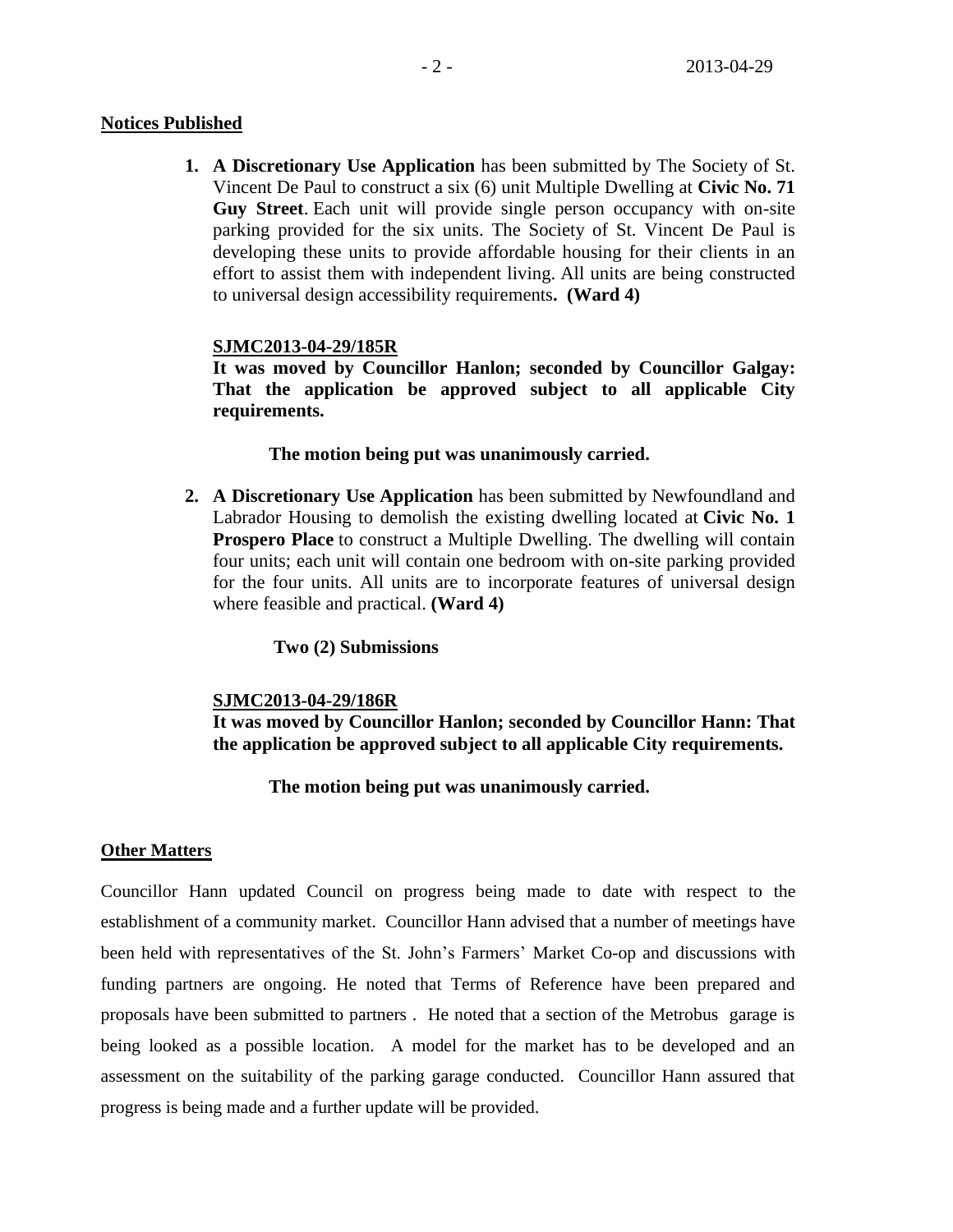### **Development Committee Report**

Council considered the following Development Committee Report dated April 23, 2013:

**1. Proposed Demolition and Rebuild of Dwelling Civic Nol. 28 Healey's Pond Crescent Town of Portugal Cove-St. Philips Broad Cove River Watershed (W) Zone**

### **Recommendation:**

Council approve the demolition and application to erect the new dwelling proposed pursuant to Section 104 (4) (d) of the City of St. John's Act, subject to the proponent satisfying Service NL conditions for septic disposal field and that the new dwelling not have an oil fire heating system.

# **2. Proposed Dwelling**

**Applicant: Stantec Architect Civic No. 2A Outer Battery Road Residential Battery (RB) Zone (Ward 2)**

### **Recommendation:**

Based on the fact that the proposed new dwelling will not have any interference with the private views from other properties in the area, it is recommended that Council grant Approval-in-Principle to the application subject to the following conditions:

- 1) Approval of the building elevations by the City's Heritage Officer; and
- 2) Compliance with all requirements of the City's Department of Engineering and Department of Building and Management.

WAFILA

**SJMC2013-04-29/187R**

**It was moved by Councillor Hann; seconded by Councillor Breen: That the Committee's recommendations be approved.** 

**The motion being put was unanimously carried.**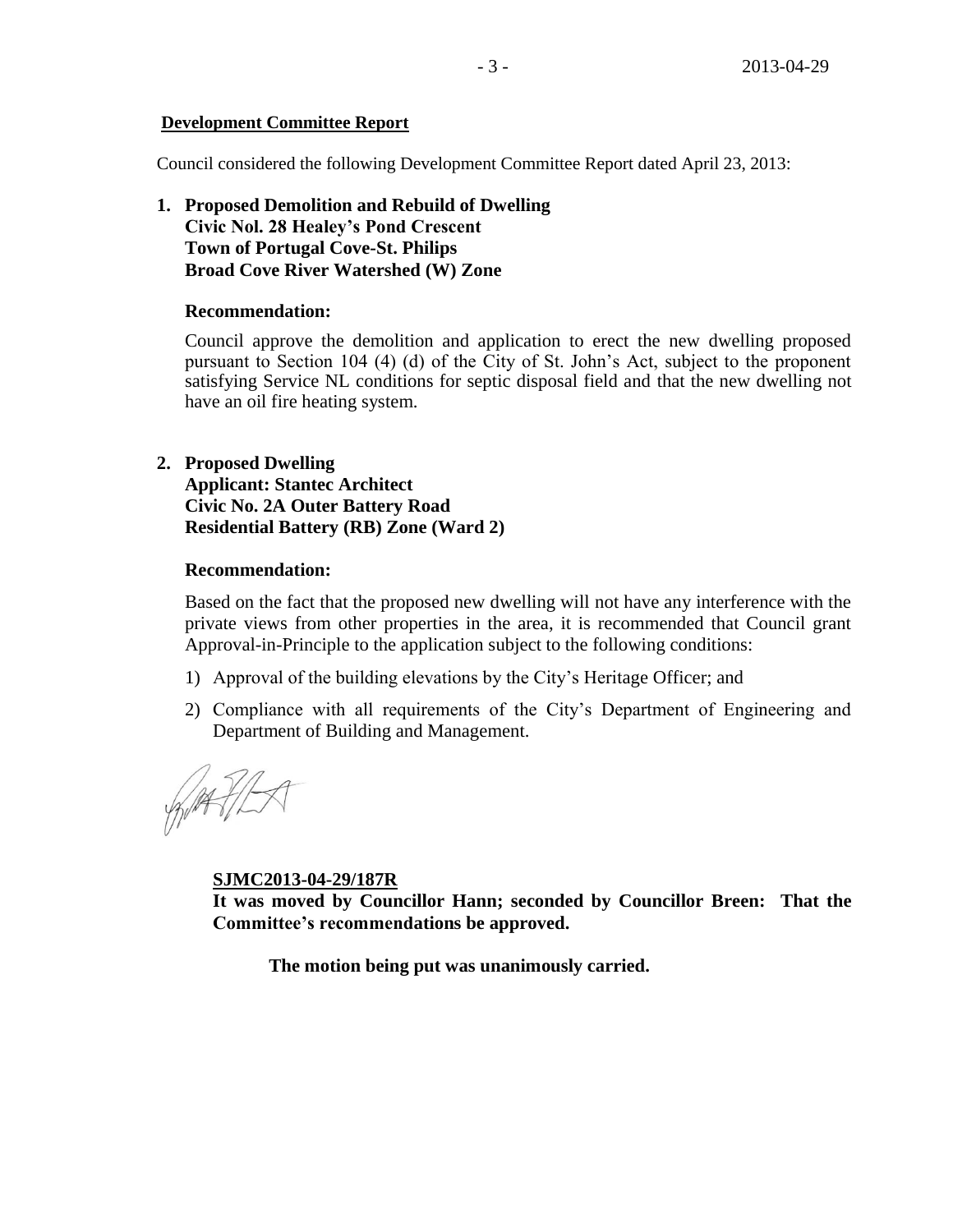### **Special Events Advisory Committee Report dated April 25, 2013**

Council considered the following Special Events Advisory Committee Report dated April 25, 2013: Council considered the following Special Events Advisory Committee Report:

| Date: | April 25, 2013                                                               |
|-------|------------------------------------------------------------------------------|
| To:   | His Worship the Mayor and Members of Council                                 |
| From: | Robin King, P. Eng.<br><b>Chairperson, Special Events Advisory Committee</b> |
| Re:   | Special Events Advisory Recommendation                                       |

The following recommendations of the Committee are forwarded to Council for approval in principle subject to any conditions that may be required by the Special Events Advisory Committee:

| 1) | Event:           | Harbourfront 10 km Road Race |
|----|------------------|------------------------------|
|    | <b>Location:</b> | <b>Harbourfront</b>          |
|    | Date:            | May 19, 2013                 |
|    | Time:            | $8:00$ a.m. to 9:30 a.m.     |
|    |                  |                              |

The following road closures are required for this event.

Harbour Drive – both directions Water Street – eastbound – Waldegrave Street to Prescott Street Waterford Bridge Road – westbound – Water Street to Waterford Lane Southside Road – eastbound – Waterford Lane to Blackhead Road

| 2) | Event:           | <b>NL Folk Festival</b> |
|----|------------------|-------------------------|
|    | <b>Location:</b> | <b>Bowring Park</b>     |
|    | Date:            | August 9-11, 2013       |
|    | Time:            | 6:00 p.m. to 12:00 a.m. |

The Organizer is looking to have the Noise By-Law extended until 12:00 a.m. August 9-11, 2013.

### **SJMC2013-04-29/188R**

**It was moved by Councillor Tilley; seconded by Councillor Hanlon: That the Committee's recommendations be approved.**

**The motion being put was unanimously carried.**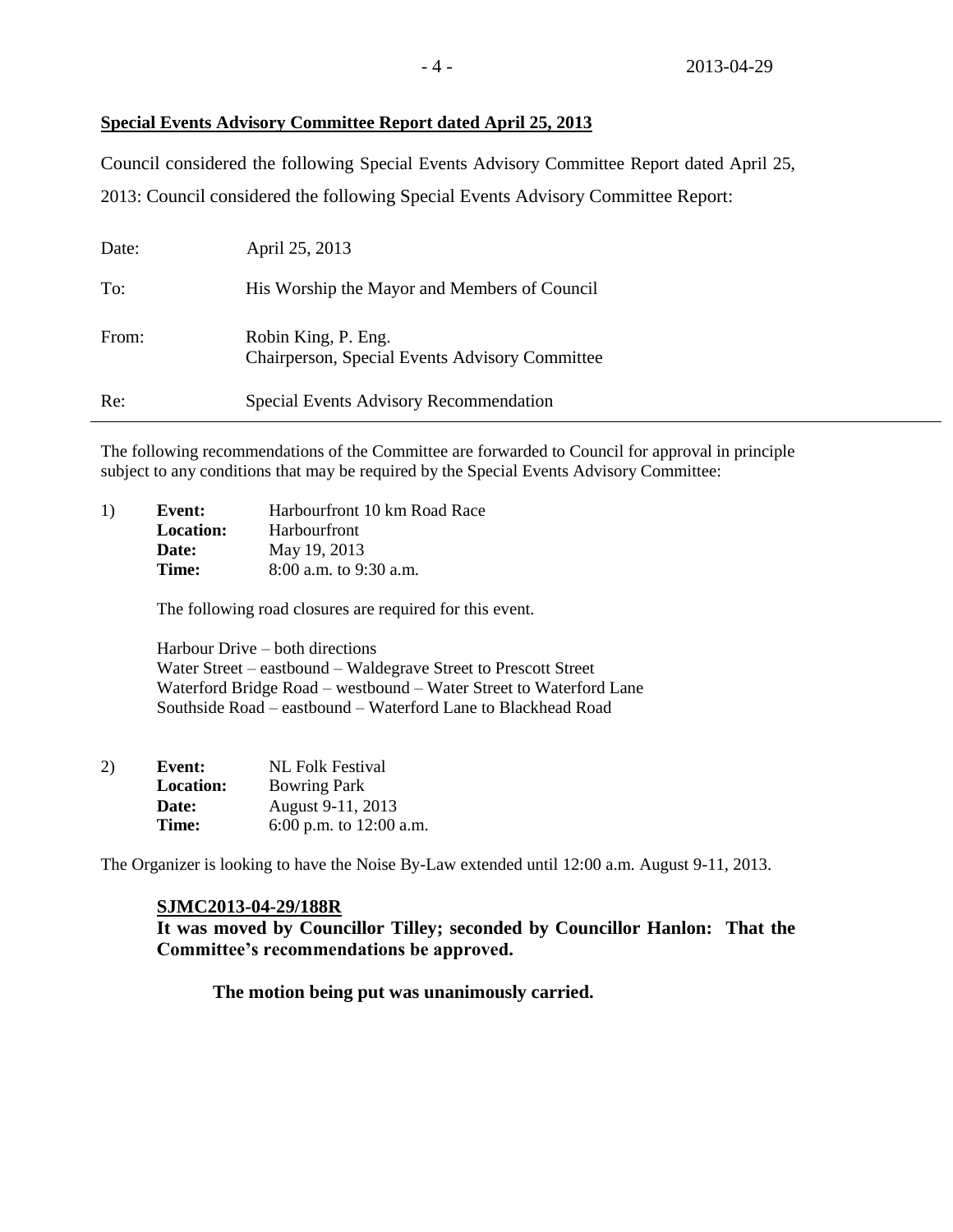### **Development Permits List**

Council considered as information the following development permits for the period of April 19 to 25, 2013:

#### **DEVELOPMENT PERMITS LIST DEPARTMENT OF PLANNING FOR THE PERIOD OF April 19, 2013 TO April 25, 2013**

| Code       | Applicant                    | Application                                                 | Location                   | Ward | <b>Development</b><br><b>Officer's Decision</b> | Date     |
|------------|------------------------------|-------------------------------------------------------------|----------------------------|------|-------------------------------------------------|----------|
| <b>COM</b> | Pinnacle<br>Engineering Ltd. | <b>Commercial Building</b>                                  | 25 Hebron Way              |      | Approved                                        | 13-04-25 |
| <b>COM</b> |                              | Home Office - Admin<br>for Home Interior<br><b>Business</b> | 8 Brighton Place           |      | <b>Approved</b>                                 | 13-04-24 |
| <b>COM</b> |                              | Home Office -<br>Surveying                                  | 31 Great Eastern<br>Avenue | 4    | <b>Approved</b>                                 | 13-04-24 |
|            |                              |                                                             |                            |      |                                                 |          |
|            |                              |                                                             |                            |      |                                                 |          |

**\* Code Classification: AG - Agriculture OT - Other**

**RES- Residential INST - Institutional COM- Commercial IND - Industrial** 

**writing of the Development Officer's decision and of their right to appeal any decision** 

**Gerard Doran Development Officer Department of Planning**

**\*\* This list is issued for information purposes only. Applicants have been advised in** 

**Building Permits List**

# **SJMC2013-04-29/189R**

**to the St. John's Local Board of Appeal.**

**It was moved by Councillor Tilley; seconded by Councillor Colbert: That the recommendation of the Deputy City Manager, Planning, Development & Engineering be approved with respect to the following building permits:**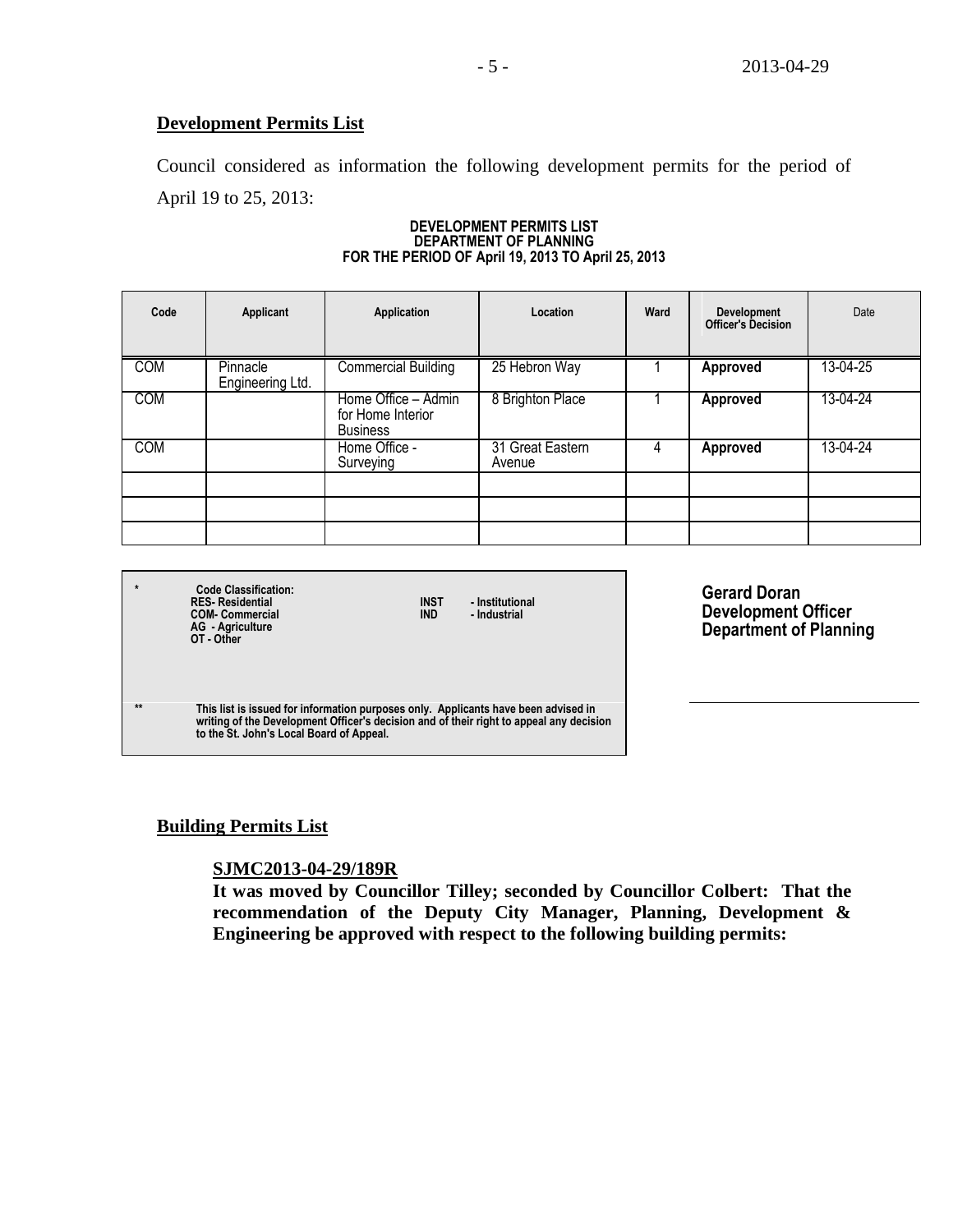# **Building Permits List Council's April 29, 2013 Regular Meeting**

Permits Issued: 2013/04/18 To 2013/04/24

#### **Class: Commercial**

| 116 Duckworth St-Outcast Gamin | Co  | Retail Store      |
|--------------------------------|-----|-------------------|
| 150 Kenmount Rd                | Co  | Club              |
| 5 Lewisporte Pl                | Co  | Service Shop      |
| 681 Topsail Rd -Island Frozen  | Co  | Retail Store      |
| 50 Kelsey Dr                   | Nс  | Fence             |
| 31 Airport Rd                  | Sn  | Service Shop      |
| 217 Lemarchant Rd              | Sn  | Office            |
| 11 Major's Path                | Sn  | Service Station   |
| 35 Campbell Ave                | Rn  | Pharmacy          |
| 93 Torbay Rd-Dance Studio      | Sw  | Commercial School |
| 22-24 Blackmarsh Rd            | Ex. | Parking Lot       |
| 93 Torbay Rd-Dance Studio      | Cr  | Commercial School |
| 145 Kelsey Dr, Lot # 3         | Nc  | Office            |
|                                |     |                   |

This Week \$ 2,732,800.00

#### **Class: Industrial**

This Week \$ .00

#### **Class: Government/Institutional**

This Week \$ .00

#### **Class: Residential**

| 38 Outer Battery Rd       | Nc  | Accessory Building        |
|---------------------------|-----|---------------------------|
| 11 Capulet St Lot 212     | Nc  | Single Detached Dwelling  |
| 33 Cappahayden St, Lot 23 | Nc  | Single Detached Dwelling  |
| 18 Chafe Ave              | Nc  | Fence                     |
| 57 Chafe Ave              | Nc  | Accessory Building        |
| 172 Cheeseman Dr, Lot 175 | Nc  | Accessory Building        |
| 43 Country Grove Pl       | Nc  | Accessory Building        |
| 43 Country Grove Pl       | Nc  | Fence                     |
| 11 Della Dr               | Nc  | Accessory Building        |
| 17 Durham Pl              | Nc  | Fence                     |
| 80 Eastbourne Cres        | Nc  | Patio Deck                |
| 9 Eastmeadows Pl          | Nc  | Single Detached Dwelling  |
| 140 Forest Rd             | Nc  | Accessory Building        |
| 4 Gibbons Pl, Lot 21      | Nc  | Single Detached & Sub.Apt |
| 36 Glenlonan St           | Nc  | Accessory Building        |
| 7 Keats Pl                | Nc. | Fence                     |
| 18 Kenai Cres, Lot 185    | Nc  | Single Detached Dwelling  |
| 62 Kenai Cres             | Nc  | Accessory Building        |
| 33 Kenai Cres             | Nc  | Accessory Building        |
| 114 Ladysmith Dr, Lot 219 | Nc  | Single Detached & Sub.Apt |
| 8 Eastmeadows Place       | Nc  | Single Detached Dwelling  |
| 97 Pennywell Rd           | Nc  | Patio Deck                |
| 40 Oueen's Rd             | Nc. | Fence                     |
| 1 Rankin St               | Nc  | Single Detached & Sub.Apt |
| 83 Rotary Dr              | Nc  | Accessory Building        |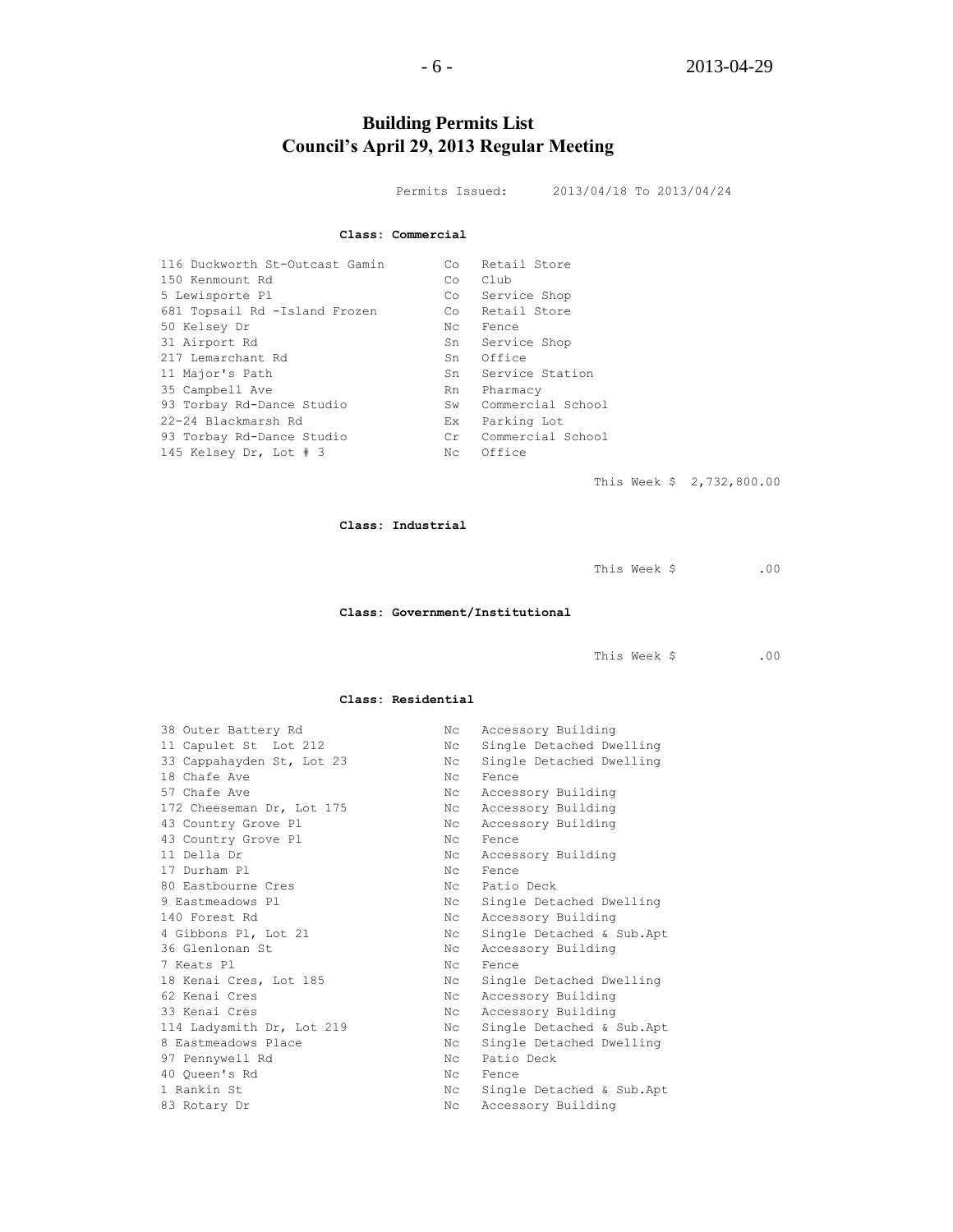108 St. Clare Ave No Nc Fence 61 Sunset St Nc Accessory Building 17 Tigress St, Lot 628 Nc Single Detached & Sub.Apt 19 Tigress St, Lot 627 Nc Single Detached & Sub.Apt 21 Tigress St, Lot 626 Nc Single Detached & Sub.Apt 25 Tigress St, Lot 624 Nc Single Detached Dwelling 26 Sitka St, Lot 279 Nc Single Detached & Sub.Apt 126 Waterford Bridge Rd Nc Accessory Building 99 Winslow St Nc Patio Deck 47 Boyle St Co Single Detached Dwelling 18 Glenlonan St Co Single Detached & Sub.Apt 66 Penney Cres Ex Single Detached Dwelling 1- 7 Algerine Place 1-10 Eagle Court 1-10 Eagle Court 1-10 Eagle Court 1-10 Eagle Court 1 16 Eagle Coard<br>14 Kenai Cres, Lot 183 15 Oberon St **Rn** Single Detached Dwelling 45 Pearson St **Rn** Single Detached Dwelling 30 Sequoia Dr Rn Single Detached Dwelling 90 Oxen Pond Rd Sw Single Detached & Sub.Apt

This Week \$ 2,620,736.00

**Class: Demolition**

This Week \$ .00

This Week's Total: \$ 5,353,536.00

Repair Permits Issued: 2013/04/18 To 2013/04/24 \$ 119,050.00

130 Freshwater Road Garage Extension Rejected Due To Section 10.5.3(6)Of The City Of St. John's Development Regulations.

#### Legend

| Co Change Of Occupancy  | Sn Sign                 |
|-------------------------|-------------------------|
| Cr Chng Of Occ/Renovtns | Ms Mobile Sign          |
| Ex Extension            | Cc Chimney Construction |
| Nc Wew Construction     | Cd Chimney Demolition   |
| Oc Occupant Change      | Dv Development File     |
| Rn Renovations          | Ws Woodstove            |
| Sw Site Work            | Dm Demolition           |
| Ti Tenant Improvements  |                         |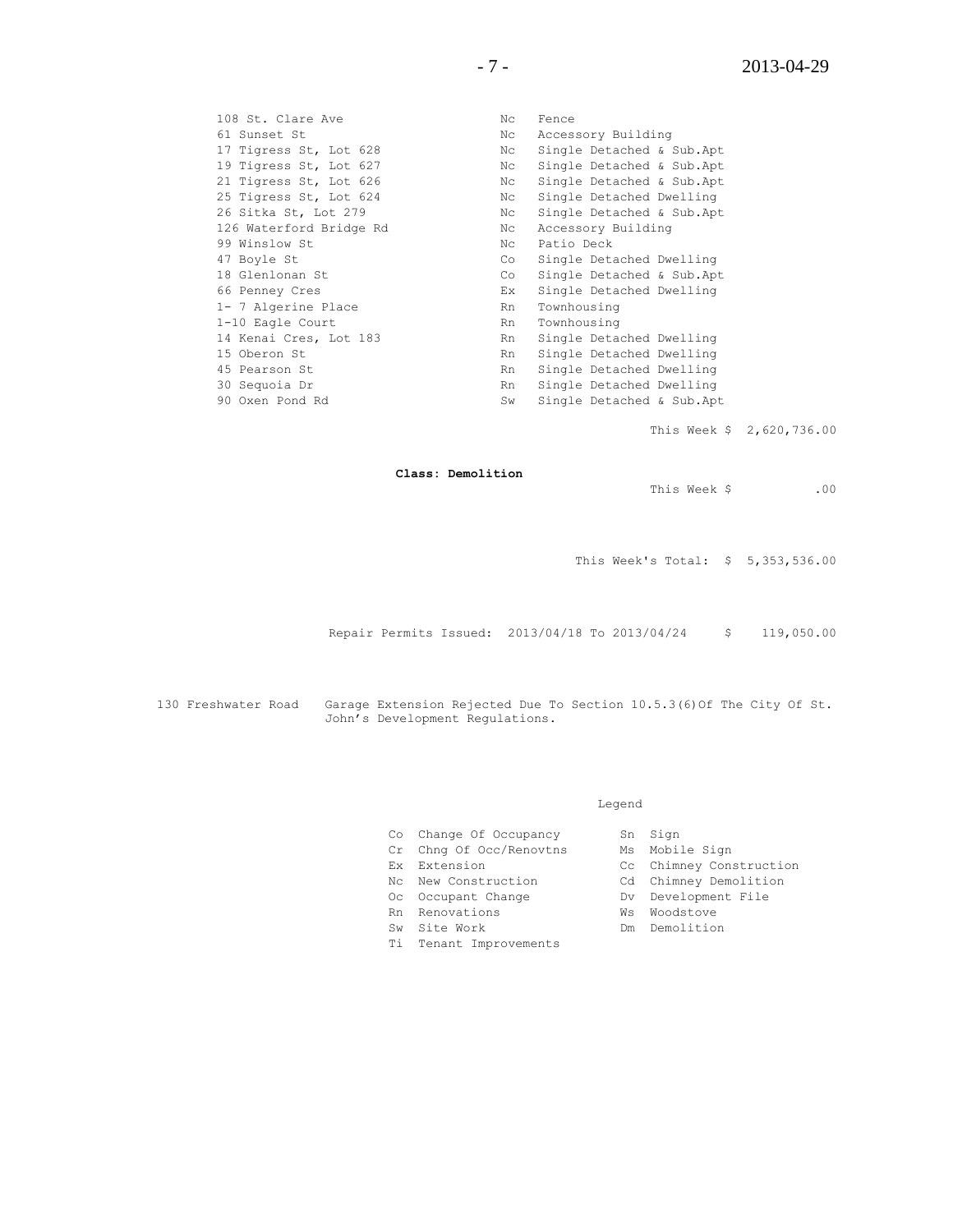| Year To Date Comparisons                  |                  |                 |                      |  |  |
|-------------------------------------------|------------------|-----------------|----------------------|--|--|
| April 29, 2013                            |                  |                 |                      |  |  |
|                                           |                  |                 |                      |  |  |
| Type                                      | 2012             | 2013            | $%$ Variance $(+/-)$ |  |  |
| Commercial                                | \$115,600,600.00 | \$40,500,500.00 | $-65$                |  |  |
| Industrial                                | \$3,600,100.00   | \$28,000.00     | $-99$                |  |  |
| Government/Institutional                  | \$11,100,200.00  | \$7,100,100.00  | $-36$                |  |  |
| Residential                               | \$44,400,100.00  | \$31,600,700.00 | $-29$                |  |  |
| Repairs                                   | \$1,000,000.00   | \$800,700.00    | $-20$                |  |  |
| Housing Units (1 & 2 Family<br>Dwellings) | 142              | 99              |                      |  |  |
| Total                                     | \$175,701,000.00 | \$80,030,000.00 | $-54$                |  |  |

Respectfully Submitted,

David Blackmore, R.P.A. Deputy City Manager – Planning, Development & Engineering

### **The motion being put was unanimously carried.**

### **Payrolls and Accounts**

### **SJMC2013-04-29/190R**

**It was moved by Councillor Tilley; seconded by Councillor Colbert: That the following Payrolls and Accounts for the week ending April 25, 2013:**

# **Weekly Payment Vouchers For The Week Ending April 25, 2013**

# **Payroll**

| Public Works                     | $\mathbb{S}^-$ | 331,412.42 |
|----------------------------------|----------------|------------|
| Bi-Weekly Administration         | SS.            | 697,616.15 |
| Bi-Weekly Management             | S.             | 688,142.48 |
| <b>Bi-Weekly Fire Department</b> |                | 575,330.18 |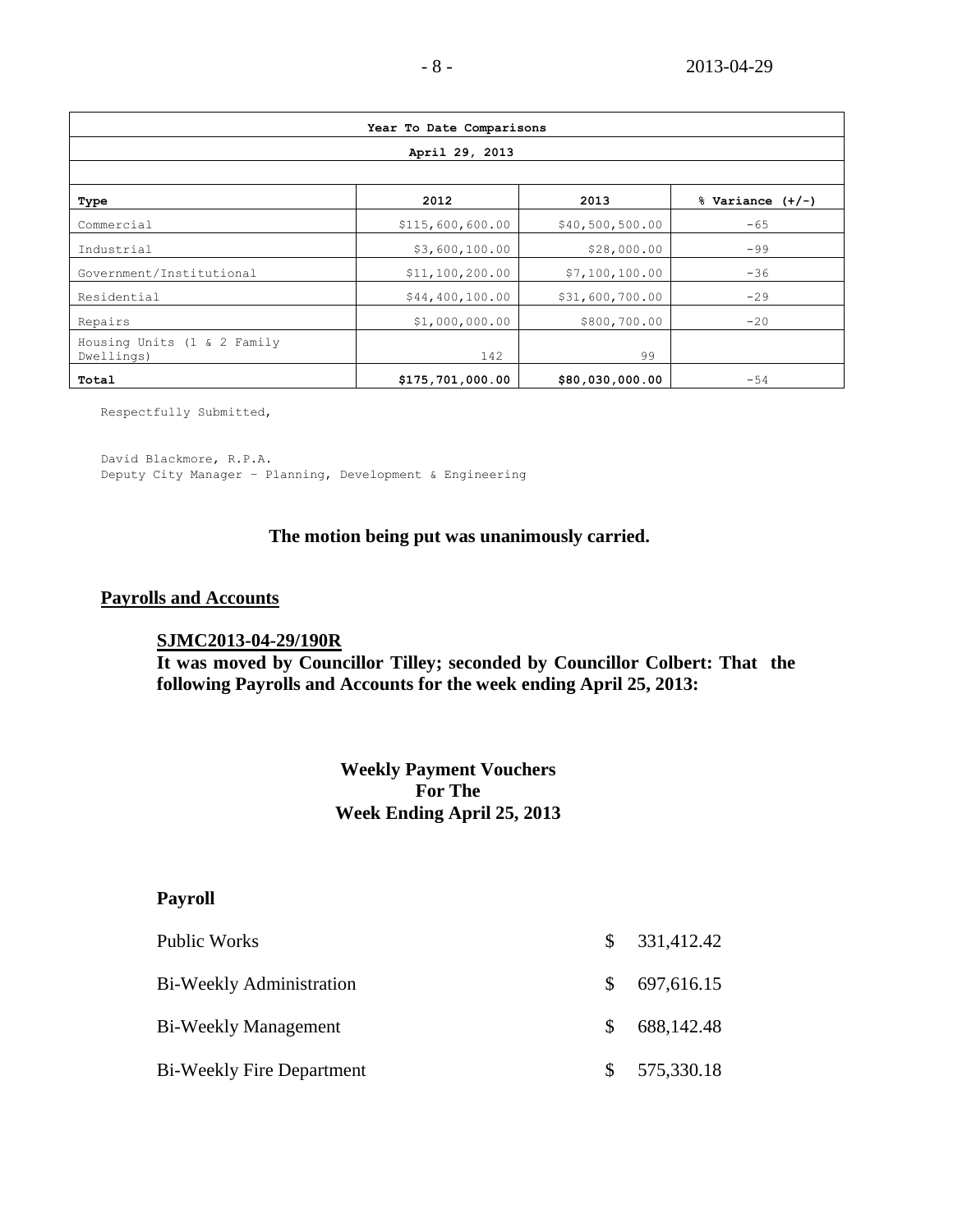**Total: \$ 4,672,325.97**

### **The motion being put was unanimously carried.**

### **Tenders**

- a. Tender Ten (10) Mid-sized Loaders (Snow Clearing)
- b. Tender Sixteen (16) Large-Sized Loaders (Snow Clearing)

### **SJMC2013-04-29/191R**

**It was moved by Councillor Tilley; seconded by Councillor Colbert: That the recommendation of the Deputy City Manager, Corporate Services & City Clerk be approved and the tenders awarded as follows:**

- **a. Nortrax @ \$5,613.08 (ea); \$2,357,493.60 (Extended 10 units 42 months) (taxes included)**
- **b. Toromont Cat Bid #1 @ \$6,145.58 (per month ea); \$4,129,829.76 (Extended 16 units 42 months) (taxes included)**

# **Written Questions**

Under business arising, Deputy Mayor Duff tabled the following list of questions requesting clarification on a number of points related to the application by Capital Ready Mix to open up two new pieces of Crown Land in the East White Hills area currently zoned as Rural for quarrying operations, which is referred to Planning and Development staff for response:

**What are the next decision gates or steps in the approval process for both Parcel C and Parcel A?**

**Has a date been established for a commissioner's hearing prior to final approval for the land designated as Parcel A?**

**Has final approval been given by Council for the sale of Crown lands to Capital Ready Mix?**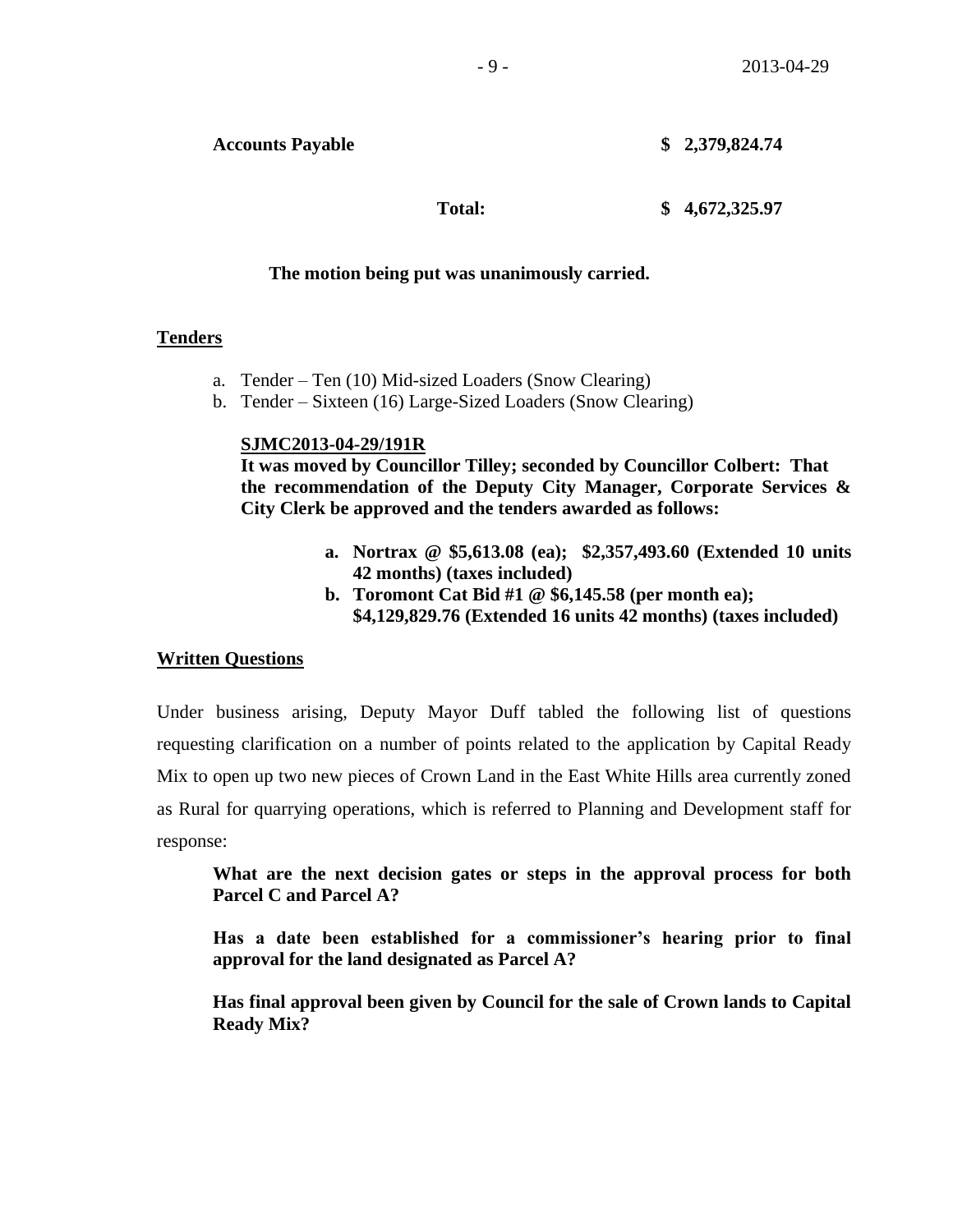**Will the Quarry site be visible from the East bound approach lane of the Outer Ring Road towards East White Hills Road?**

**How can the public access information on the Quarry proposals, e.g. visual images of the location and extent of the proposed operation and the visual impact of the operation from the Outer Ring Road and East White Hills Road prior and post remediation?**

**Will the applicant be required to present a detailed remediation plan including plans for progressive remediation and timelines for the completion of the remediation process prior to final approval?**

**How will any conditions of approval be enforced?**

### **Travel by His Worship the Mayor**

Council considered a memorandum dated April 29, 2013 from His Worship concerning the above noted.

### **SJMC2013-04-29/192R**

**It was moved by Councillor Tilley; seconded by Councillor Galgay: That the following travel by His Worship the Mayor be approved**

- **a. May 5 to 9, 2013 - Offshore Technology Conference and World Energy Cities Partnership meetings in Houston, Texas**
- **b. May 28 to June 5, 2013 – FCM and Big City Mayor's Caucus meetings, Vancouver, B.C.**

### **Councillor Hanlon**

### **Road Map 2021**

Councillor Hanlon presented the Year 1 Highlights of Roadmap 2021, a copy of which is on file with the City Clerk's office.